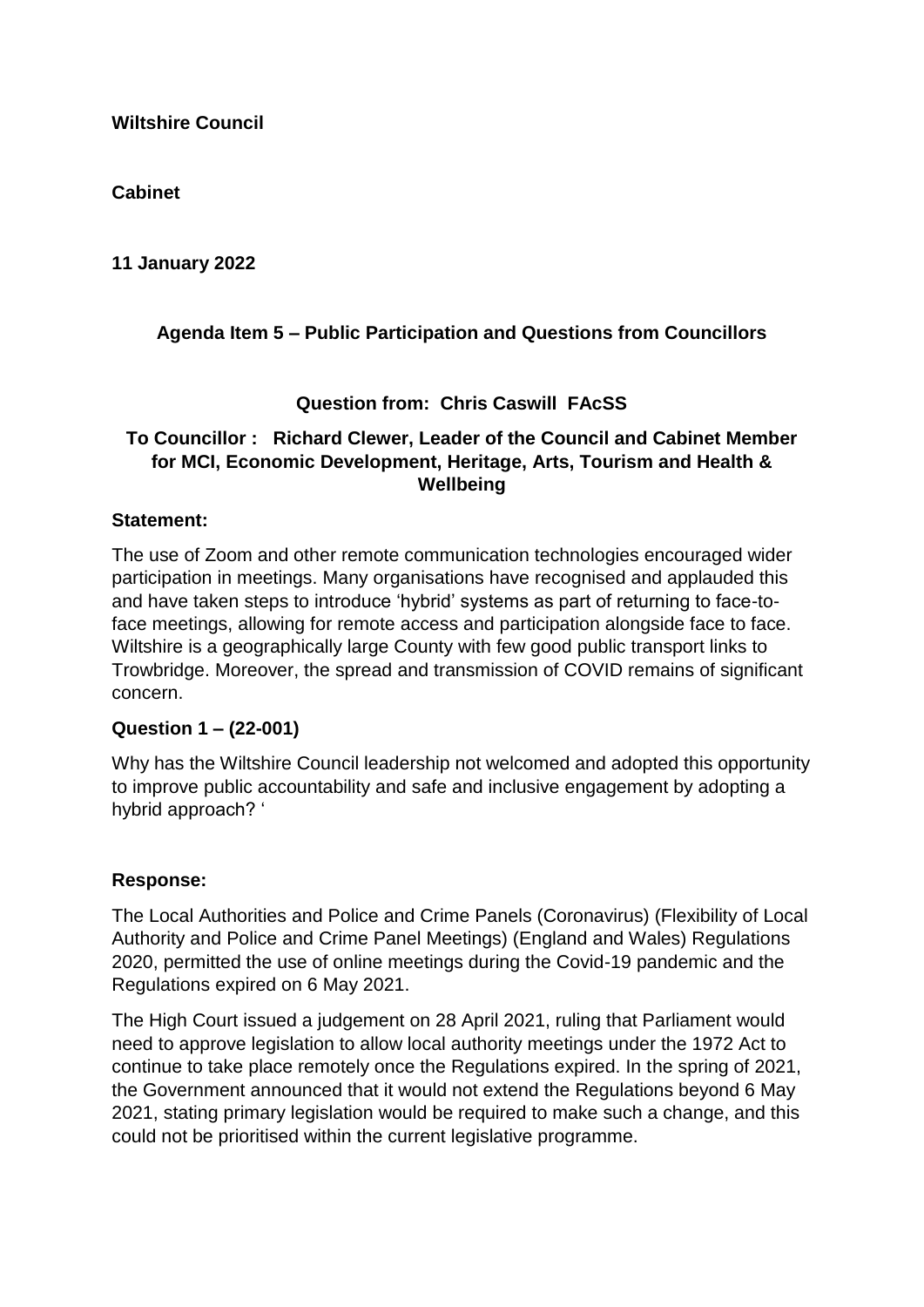During the pandemic the Council has utilised hybrid meetings where possible and is investing in technology to allow hybrid meetings in the future. The Council's ability to do this, however, is impacted by the law, the size of our buildings and limits on room capacity in line with Public Health advice. The Council is also impacted by the availability of technology to facilitate accessible meetings in all meeting venues.

At the present time the only meetings that remain online include informal meetings such as agenda-setting meetings, working groups, meetings with officers, and briefings. These meetings do not require formal decisions to be made. Area Boards are another meeting that have continued to operate online, although this is subject to the agreement of the Area Board members. As Area Boards operate under executive powers delegated from the Leader, all executive Area Board decisions (Area Board grants, and CATG spending) can also be made by the Leader. Therefore, those Area Boards meeting informally online make recommendations to the Leader. These recommendations are then formally made by the Leader through a single-member decision process.

The approach to meetings will be kept under review in response to any government announcements or Public Health advice for Wiltshire.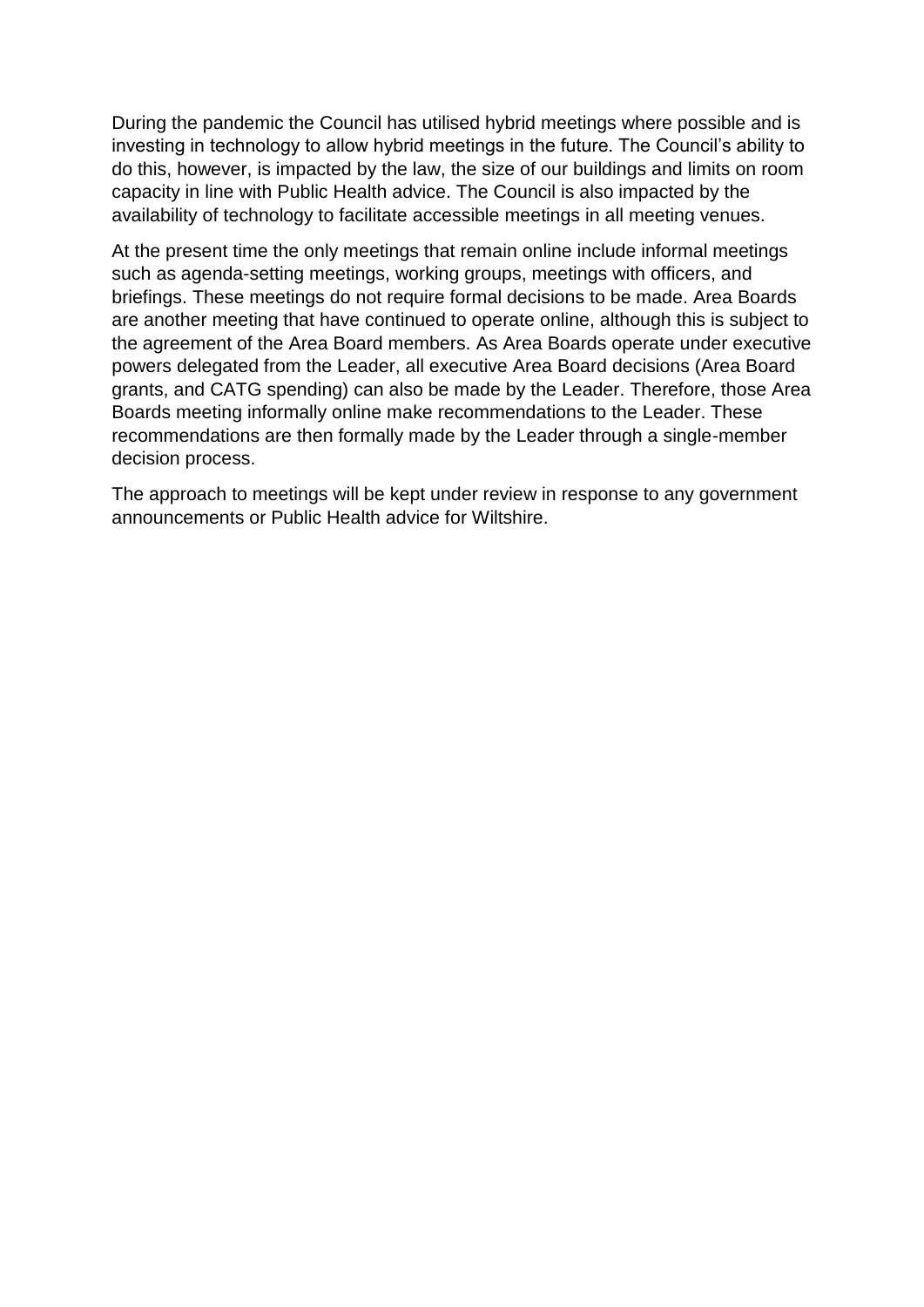#### **Cabinet**

**11 January 2022**

# **Agenda Item 5 – Public Participation and Questions from Councillors**

#### **Question from: Cllr Ian Thorn**

#### **To Councillor : Nick Botterill, Cabinet Member for Development Management, Strategic Planning and Climate Change /**

#### **Question 1 – (22-002)**

How much has Wiltshire Council spent on defending planning appeals (including written reps, hearings, enquiries) in this financial year?

#### **Response:**

Internal costs (of staff, venues, etc.) associated with appeals are absorbed within normal Service costs. External costs (of legal representatives, expert witnesses, etc.) for 'local inquiries' and 'hearings' held so far in the current financial year are c.£200k. External costs for further local inquiries and hearings scheduled in the current financial year are predicted to be c.£115k-£175k.

#### **Question 2 – (22-003)**

How many vacancies are there in Wiltshire Council's planning teams? How many roles have been frozen?

#### **Response:**

While there are currently 9 vacancies in the planning teams, all bar one of these are filled by agency staff, including that of the Chief Planning Officer. The single remaining 'real' vacancy is for a Spatial Planning Officer and this post has been the subject of interview and job offer but for one reason or another the candidate did not accept the offer and the place remains vacant.

There are no vacancies that are frozen.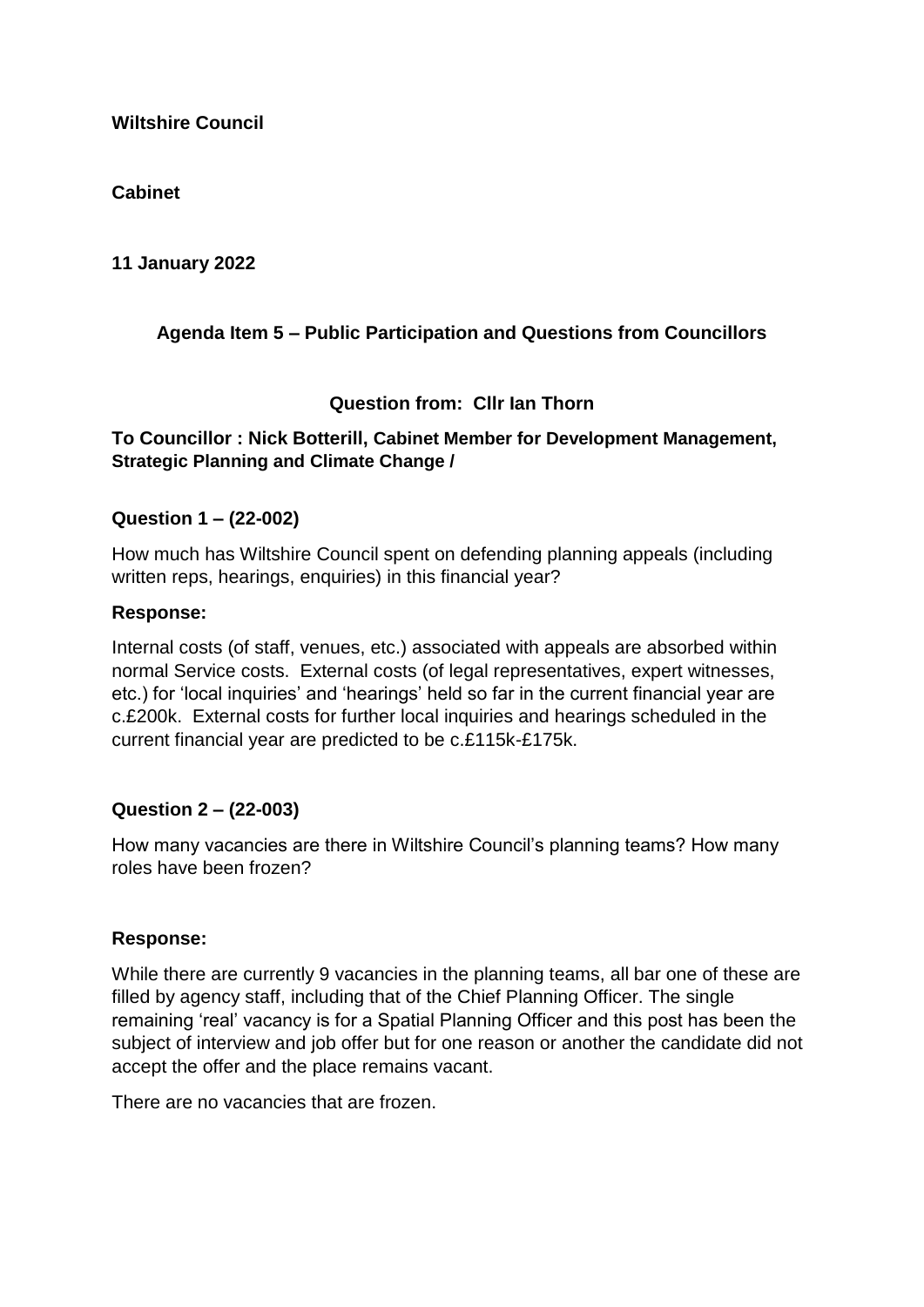## **Question 3 – (22-004)**

How much has Wiltshire Council spent on the market towns initiative (£1 million per year (political) initiative) agreed at the February budget meeting in this financial year?

#### **Response:**

Forecast spend for 21/22 from the Wiltshire Towns Fund currently stands at £0.475m.

The recent announcement of further business support through the Omnicron Hospitality and Leisure Grant, as well as the addition to the Additional Restrictions Fund will likely mean the majority of spend from the 21/22 allocation from the Wiltshire Towns recovery budget will occur in 22/23. This response funding will take precedence in terms of staff resource.

Prior to the Omicron emergence, an underspend of £0.525m had been forecast against Wiltshire Towns recovery budget for 21/22. This is largely due to the number of grant funded programmes being prioritised for spend alongside the Council's investment, namely the Local Restrictions Grant, Restart Grants and Additional Restrictions Grant programme. It has been recommended that any underspend on Towns Recovery budget is moved into an ear-marked reserve for future initiatives.

Officers are still seeking to maximise use of the funding in 21/22.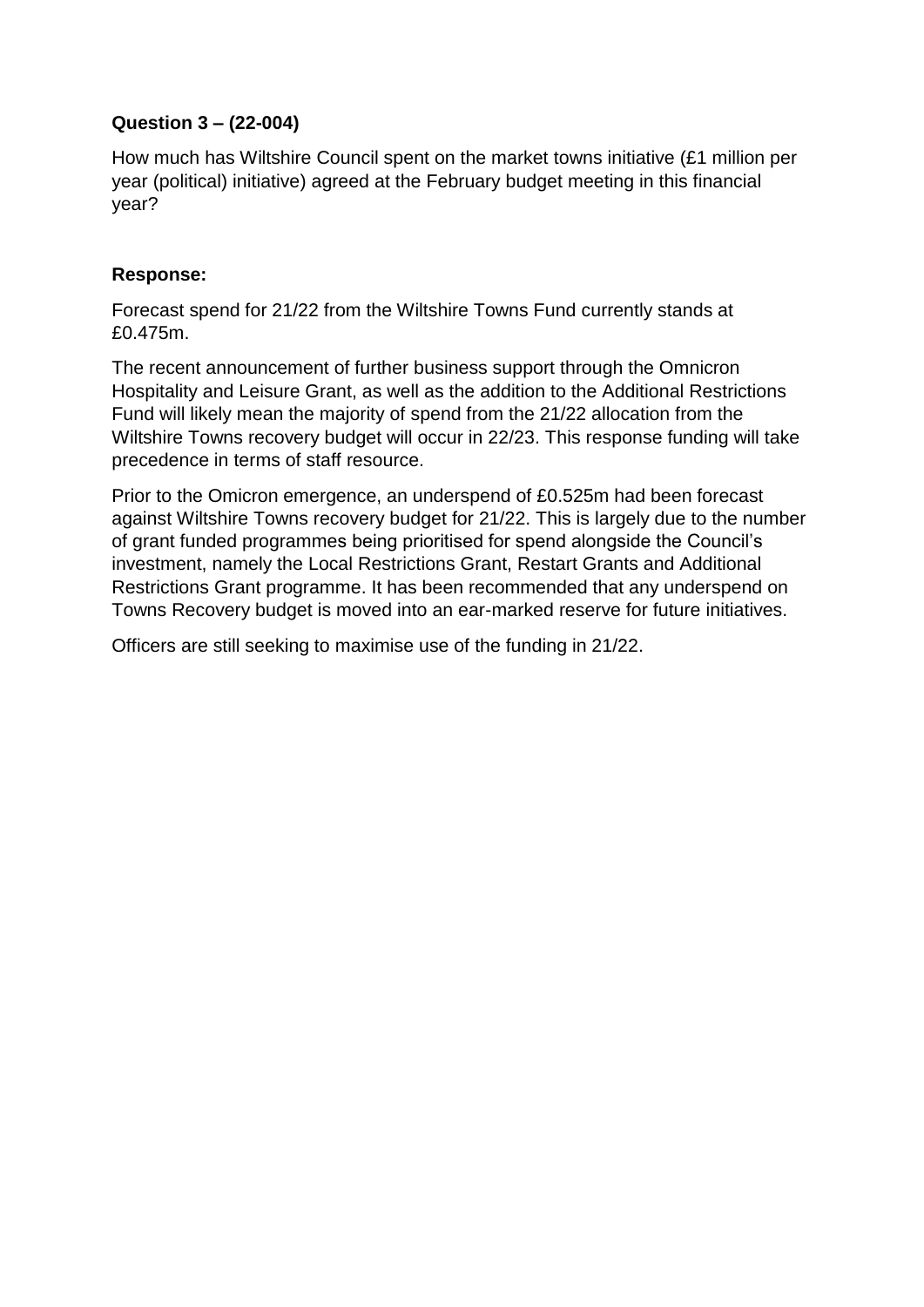**Cabinet**

**11 January 2022**

**Agenda Item 5 – Public Participation and Questions from Councillors**

## **Question from: Cllr Ian Thorn**

**To Councillor : Richard Clewer, Leader of the Council and Cabinet Member for MCI, Economic Development, Heritage, Arts, Tourism and Health & Wellbeing**

## **Question 4 – (22-005)**

When will the complete business plan be published?

## **Response:**

The full Business Plan will be published as part of the 1 February Cabinet papers, before proceeding to Full Council on 15 February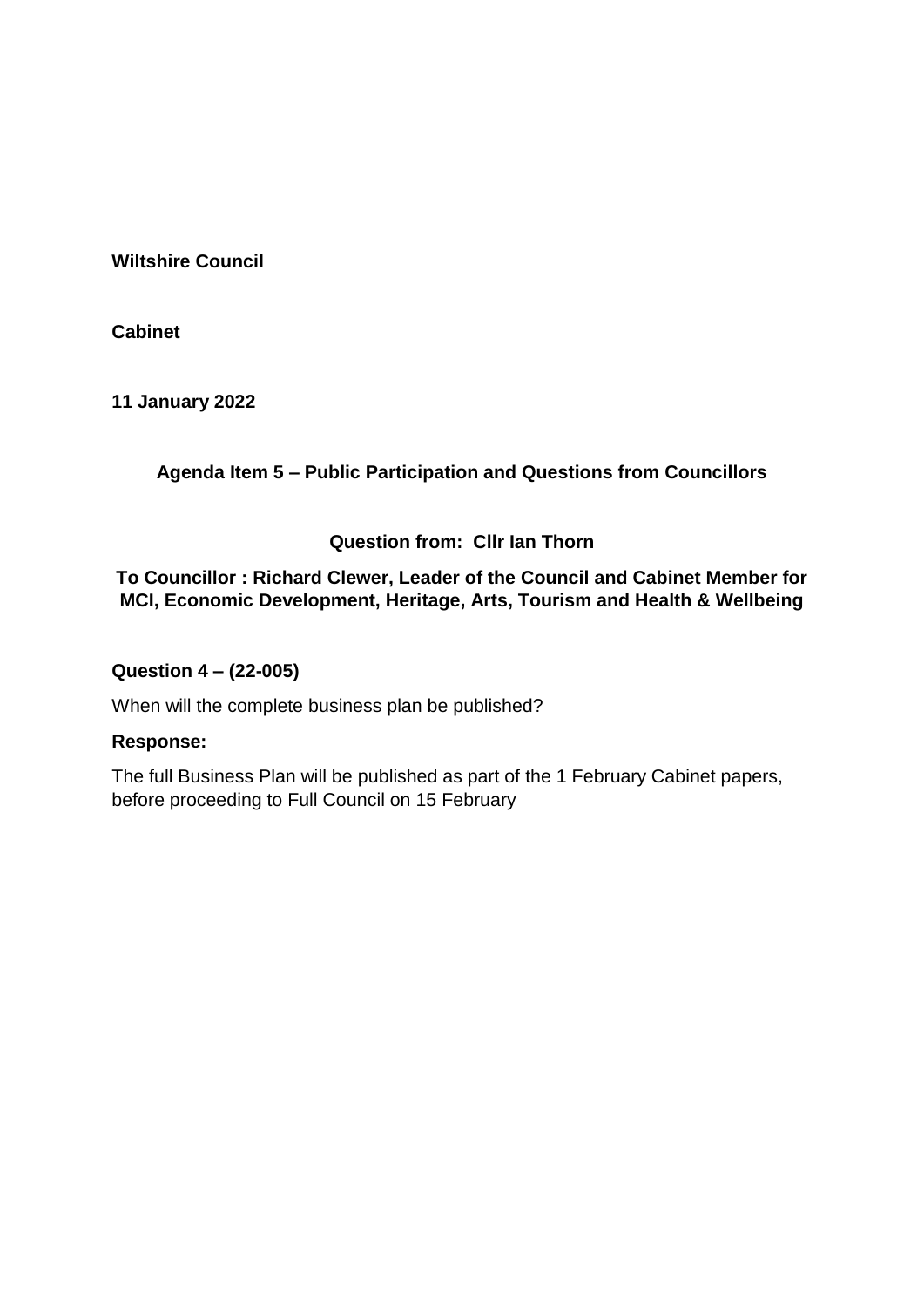**Cabinet**

**11 January 2022**

## **Agenda Item 5 – Public Participation and Questions from Councillors**

# **Question from: Cllr Ian Thorn**

#### **To Councillor : Ashley O'Neil, Cabinet Member for Public Health, Public Protection, Licensing, Staffing, Communities and Area Boards**

#### **Question 5 – (22-006)**

What is the current staff compliment at WC. How many vacancies are there and how many posts are currently frozen?

#### **Response:**

The headcount for the council on 5 January 2022 was 4870 and the full-time equivalent was 3689.

It is difficult to give an exact figure for live vacancies as it is a moving picture, and the number is impacted by many things, however:

- Significant levels of recruitment are taking place all the time to vacant roles across the Council and on 7 January there were 70 council jobs being advertised for 180 positions and 280 vacancies where the positions have been advertised and shortlisting, clearances or a candidate start date were pending.
- Some posts remain vacant as attempts to recruit have not been successful.

There are no vacancies frozen however, some vacancies are held temporarily pending service redesign (to ensure we have efficient staffing structures) or while staff are deployed to other roles, and in some cases for the delivery of savings because the post is no longer required.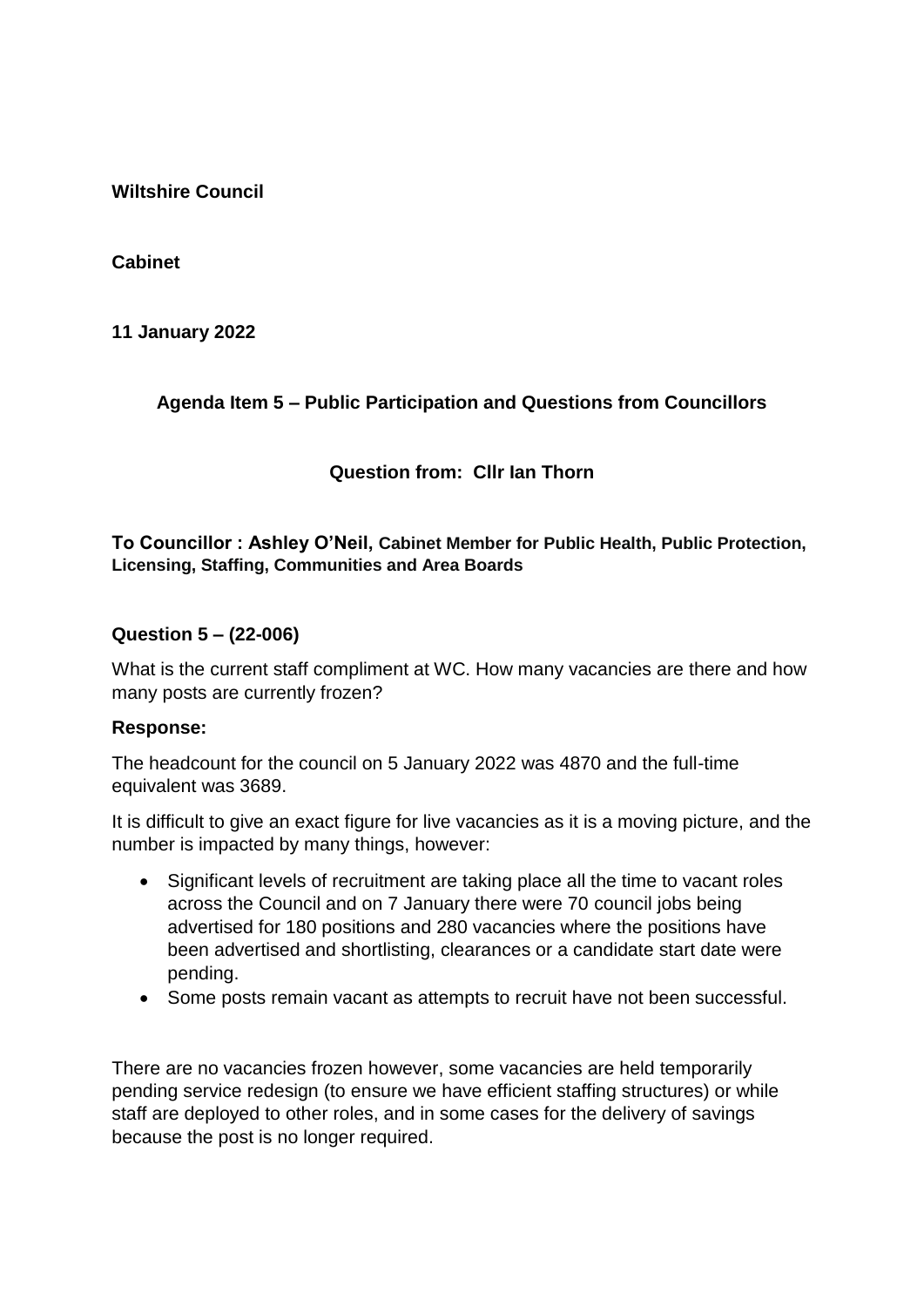**Cabinet**

**11 January 2022**

# **Agenda Item 5 – Public Participation and Questions from Councillors**

**Question from: Cllr Ian Thorn**

**To Councillors : Richard Clewer, Leader of the Council and Cabinet Member for MCI, Economic Development, Heritage, Arts, Tourism and Health & Wellbeing / Ian Blair-Pilling, Cabinet Member for Public Health and Public Protection, Leisure, Libraries, FM, Operational Assets and Broadband**

## **Question 6 – (22-007)**

Can you clarify the public health responsibilities of the cabinet member for public health and the cabinet member for health and wellbeing?

#### **Response:**

Cllr Clewer Co-Chairs the Health & Wellbeing Board as part of his responsibilities as Leader of the Council recognising the strategic nature of the Board and Cllr Blair-Pilling oversees Public Health and Public Protection Services as part of his Cabinet responsibilities.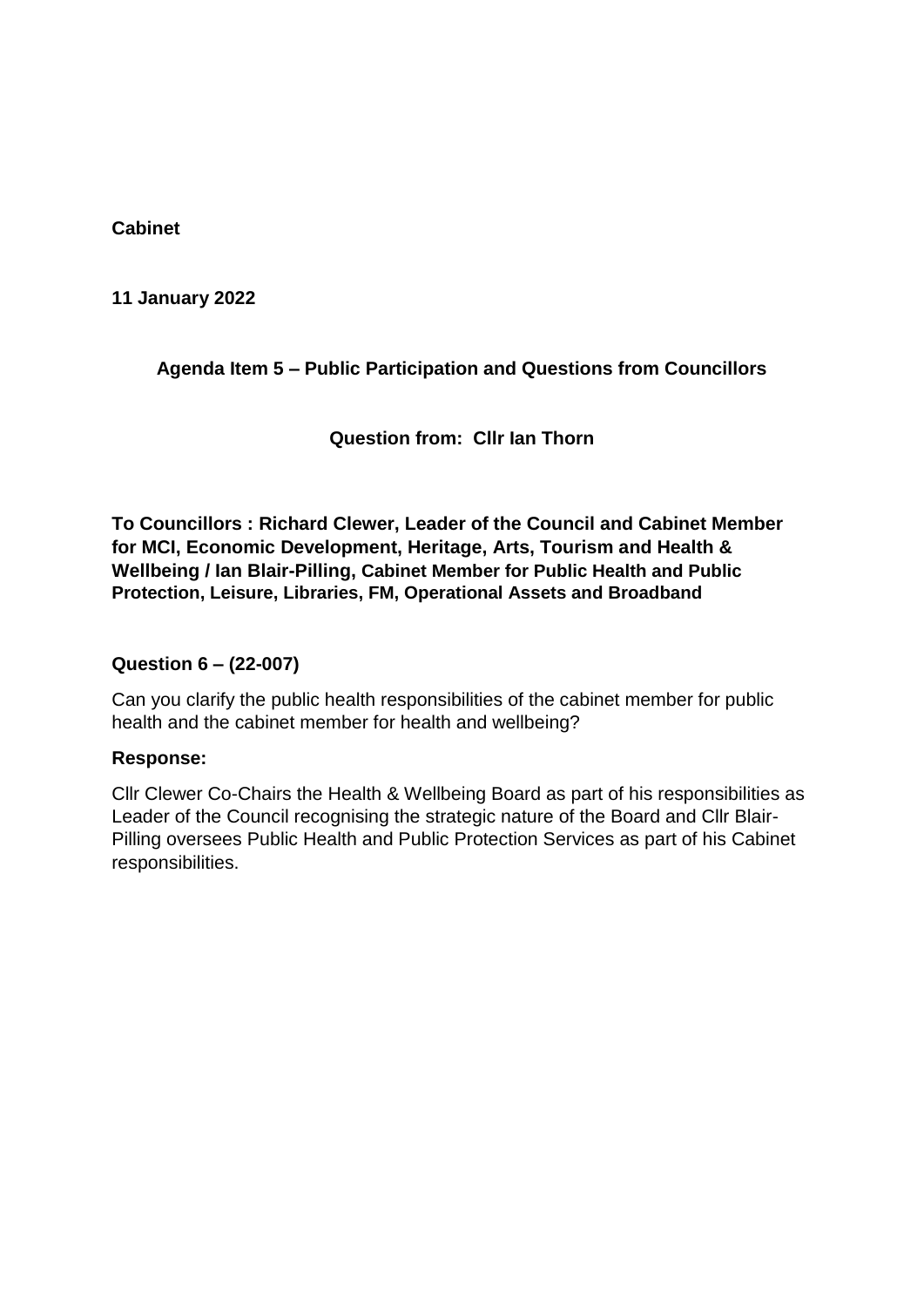**Cabinet**

**11 January 2022**

# **Agenda Item 5 – Public Participation and Questions from Councillors**

## **Question from: Melanie Boyle**

## **To Councillor : Phil Alford, Cabinet Member for Housing, Strategic Assets and Asset Transfer**

## **Statement: Affordable Housing**

According to calculations by the Halifax, Chippenham now ranks fourth in the nationwide league of places with the highest growth in house prices over the last year £381,181, £58,322, 18.1 per cent an increase of £1,121 per week. Almost three times the UK average increase of 6.2 per cent.

The article also says this is due to demand, the issue for local residents is these houses are being sold to investors who aren't even worried if they stay empty when they are making 18.1% profit. Chippenham has 130 properties for sale on Rightmove and many more thousands already approved and being built. Executive homes in the countryside that inflate the average prices when affordable housing would have brought it down to the national average.

## **Question 1 (22-008)**

Q1 With so much profit in these houses why is the 30% affordable housing not being met? see [https://www.wiltshire.gov.uk/housing-new-housing](https://eur02.safelinks.protection.outlook.com/?url=https%3A%2F%2Fwww.wiltshire.gov.uk%2Fhousing-new-housing-developments%3Ffbclid%3DIwAR3PoLvYq_HqwWHBo4CaQW2dYEel2Sjb67tVpA9eldRw5L4HiUzT1RDEZQ0&data=04%7C01%7Cfiona.amor%40wiltshire.gov.uk%7C7a075d38ffa1445f1f1308d9d01f6699%7C5546e75e3be14813b0ff26651ea2fe19%7C0%7C0%7C637769655545415791%7CUnknown%7CTWFpbGZsb3d8eyJWIjoiMC4wLjAwMDAiLCJQIjoiV2luMzIiLCJBTiI6Ik1haWwiLCJXVCI6Mn0%3D%7C3000&sdata=IZhgxP4rQ43q0CRqUtPf0uWfTEsatB6Mc5rYnJ8Y7fQ%3D&reserved=0)[developments?fbclid=IwAR3PoLvYq\\_HqwWHBo4CaQW2dYEel2Sjb67tVpA9eldRw5](https://eur02.safelinks.protection.outlook.com/?url=https%3A%2F%2Fwww.wiltshire.gov.uk%2Fhousing-new-housing-developments%3Ffbclid%3DIwAR3PoLvYq_HqwWHBo4CaQW2dYEel2Sjb67tVpA9eldRw5L4HiUzT1RDEZQ0&data=04%7C01%7Cfiona.amor%40wiltshire.gov.uk%7C7a075d38ffa1445f1f1308d9d01f6699%7C5546e75e3be14813b0ff26651ea2fe19%7C0%7C0%7C637769655545415791%7CUnknown%7CTWFpbGZsb3d8eyJWIjoiMC4wLjAwMDAiLCJQIjoiV2luMzIiLCJBTiI6Ik1haWwiLCJXVCI6Mn0%3D%7C3000&sdata=IZhgxP4rQ43q0CRqUtPf0uWfTEsatB6Mc5rYnJ8Y7fQ%3D&reserved=0) [L4HiUzT1RDEZQ0](https://eur02.safelinks.protection.outlook.com/?url=https%3A%2F%2Fwww.wiltshire.gov.uk%2Fhousing-new-housing-developments%3Ffbclid%3DIwAR3PoLvYq_HqwWHBo4CaQW2dYEel2Sjb67tVpA9eldRw5L4HiUzT1RDEZQ0&data=04%7C01%7Cfiona.amor%40wiltshire.gov.uk%7C7a075d38ffa1445f1f1308d9d01f6699%7C5546e75e3be14813b0ff26651ea2fe19%7C0%7C0%7C637769655545415791%7CUnknown%7CTWFpbGZsb3d8eyJWIjoiMC4wLjAwMDAiLCJQIjoiV2luMzIiLCJBTiI6Ik1haWwiLCJXVCI6Mn0%3D%7C3000&sdata=IZhgxP4rQ43q0CRqUtPf0uWfTEsatB6Mc5rYnJ8Y7fQ%3D&reserved=0) and below.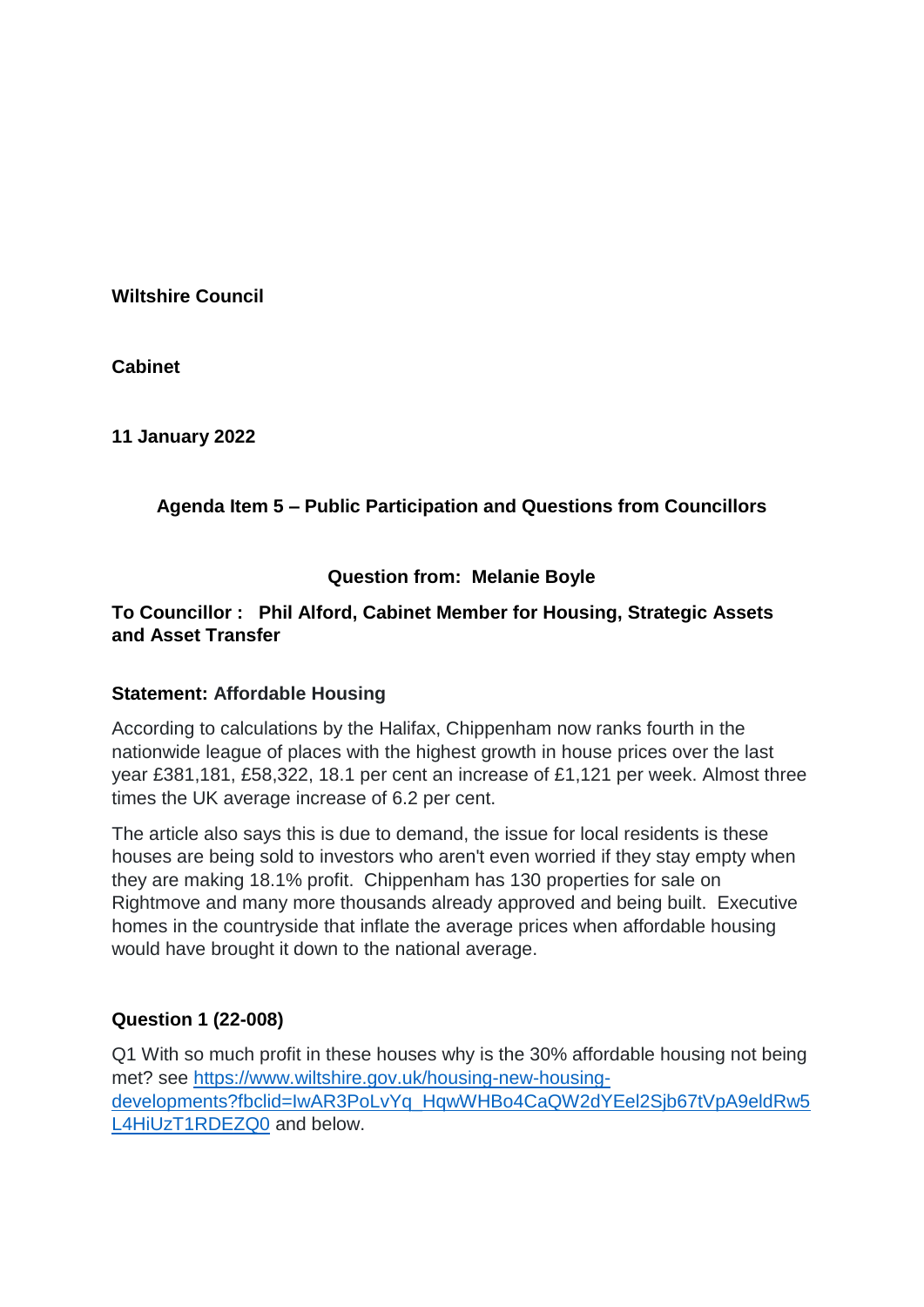## **Response:**

In line with Core Policy 43 of the Wiltshire Core Strategy and national policy major housing developments at Chippenham are generally required to provide 40% affordable housing. However, policy exceptionally allows for a reduced contribution in certain circumstances including viability considerations. See response to Question 3 also.

# **Question 2 (22-009)**

What does Wiltshire Council plan to do to ensure the old ambulance site, old college site, Rawlings Farm and Rowden Brook meet their affordable housing quotas?

# **Response**

See response to Question 1. The Council, as it has been, will continue to rigorously appraise new planning applications against policy to maximise affordable housing delivery and consider individual circumstances of sites.

Of the sites listed where applications have been determined: 40% affordable housing has been secured at Rawlings Farm; following consideration of viability assessment, 30% at Rowden Park; and the former Wiltshire college site was subject to viability assessment and secured a reduced commuted sum for off-site provision.

# **Question 3 (22-010)**

I presume it is too late to do anything about Bluebells, Hunters Moon and Birds Marsh not providing their quota of affordable housing despite making so much profit?

Hunters Moon - 450 dwellings - 20 affordable including built and planned

Birds Marsh - 750 dwellings - 47 affordable including built and planned

Rowden Brook - 1,000 dwellings - Wiltshire Council website none built or planned but paper said 27 a few weeks back

Rawlings Farm - 650 dwellings - Wiltshire Council website no affordable dwellings planned

Bluebells - 72 dwellings - Wiltshire Council website no affordable dwellings planned

Langley Park - 330 dwellings planned - Wiltshire Council website no affordable dwellings planned

## **Response**

The numbers of 'affordable homes' quoted are taken from a Council webpage, the link to which was provided in Q1. The purpose of this webpage is to provide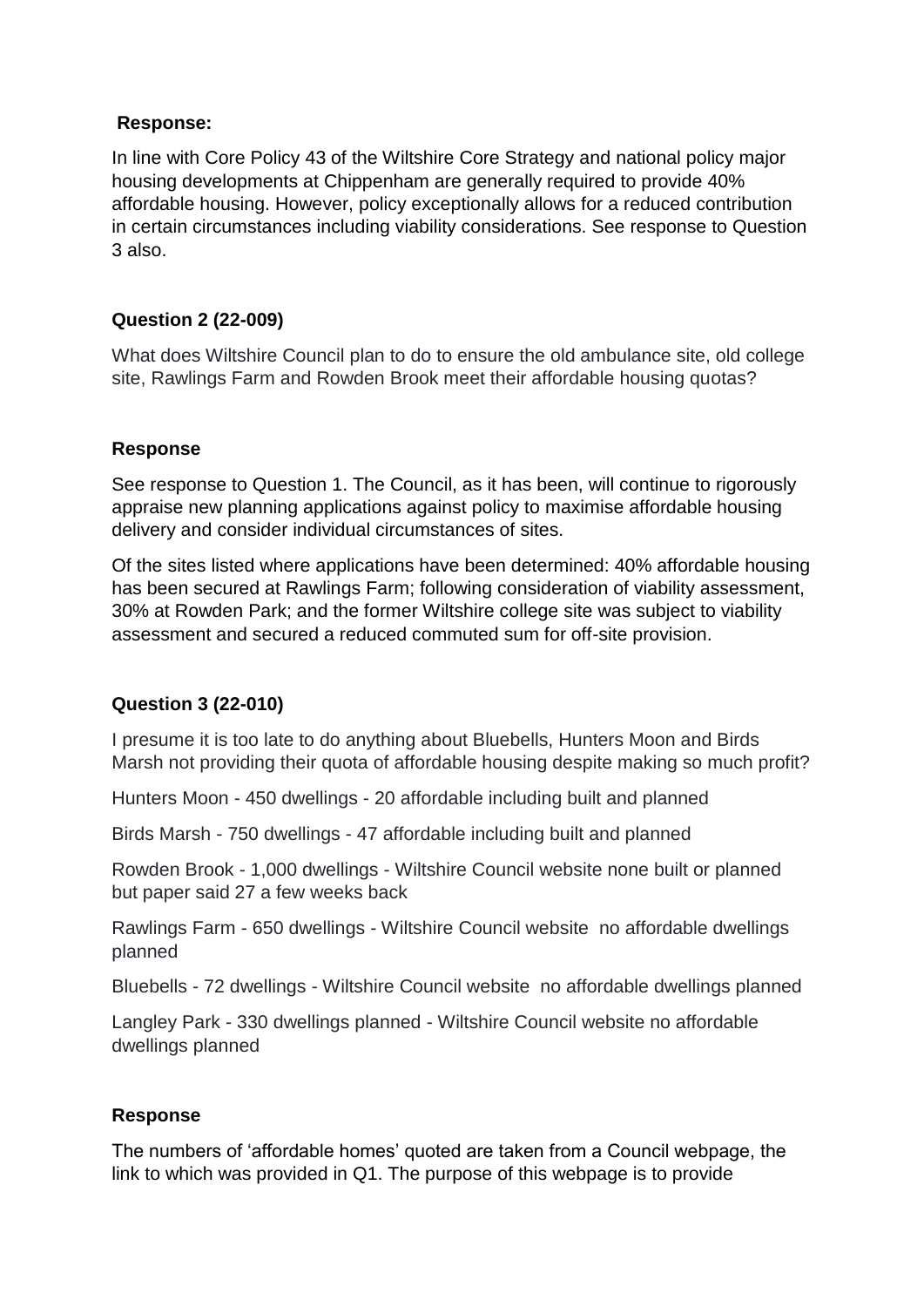information for potential occupiers of affordable housing about what is in the immediate pipeline. It therefore only includes homes built in the previous 6 months and the likely completions of new homes in the next 12 months. It does not provide information on the total level of affordable housing across a site. There was previously an explanation to this effect on the webpage and we will ensure that this is re-instated for clarity.

With regard to Bluebells, Hunters Moon and Birds Marsh the levels of affordable housing have been established on these sites taking into account their specific circumstances, as follows:

- Policy compliant 40% affordable housing contribution has been secured at Bluebells (assumed to be land at Patterdown Road);
- Phases 1 to 4 of Hunters Moon secured 27.3% based on viability assessment, with 40% being secured on the most recent phase (phase 5).
- Birds Marsh development secured 20% based on viability assessment that took into consideration the cost of significant road infrastructure.

# **Question 4 (22-011)**

Empty houses have increased 24% in Chippenham, matching the number of people on the Council waiting list, will Wiltshire Council be joining with 120 other local authorities to support Empty Homes week 28 Feb until 6 March to get long term empty houses back into use?

#### **Response**

The Council monitors empty homes carefully and engages with the owners, where it can, to understand the reasons for them remaining empty. There are few common themes regarding long term empty homes but one of the most common is the challenge of selling a unit within a retirement home or retirement complex. Often such properties can take much longer to sell or dispose of in comparison to traditional dwellings.

Where we have engaged with empty home owners we have unearthed complex family disputes or reluctance by one member of the family to dispose of an asset.

## **Question 5 (22-012)**

Does Wiltshire Council charge double council tax on empty houses after 2 years?

## **Response**

We levy an additional 50% charge on domestic property that has been unoccupied for more than 2 years.

We monitor these properties carefully and engage with the owners, where we can, to understand the reasons for them remaining empty. There are few common themes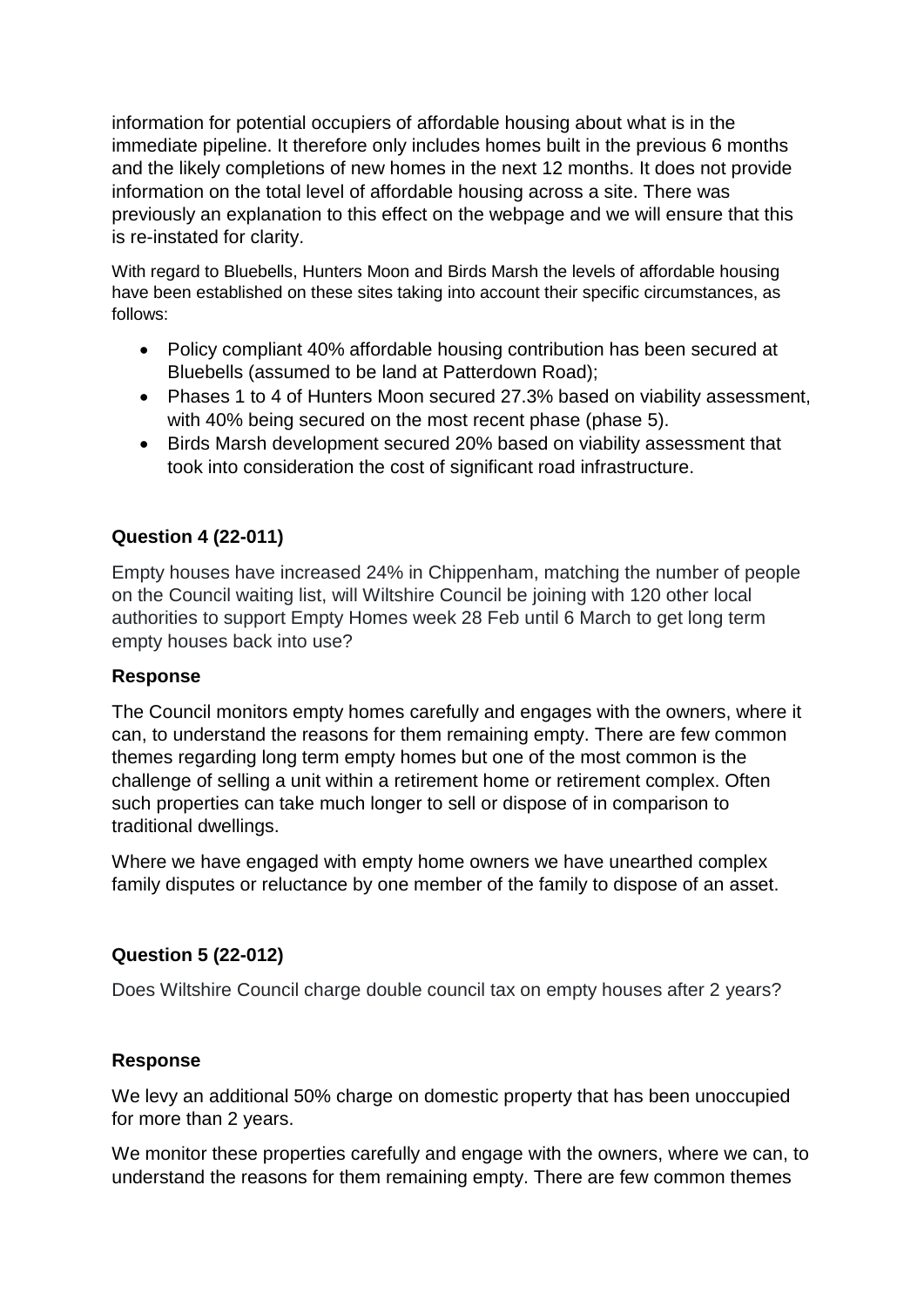regarding long term empty homes but one of the most common is the challenge of selling a unit within a retirement home or retirement complex. Often such properties can take much longer to sell or dispose of in comparison to traditional dwellings.

As stated in response to the previous question, where we have engaged with empty home owners we have unearthed complex family disputes or reluctance by one member of the family to dispose of an asset.

# **Question 6 (22-013)**

What steps is Wiltshire Council taking to address the number of houses being taken out of the rental market and used for Airbnb in Chippenham?

## **Response**

This is a not just an issue in Chippenham, it is a national issue but particularly in Wiltshire and most commonly found in the most picturesque market town and villages, across the county. These issues are market led; homeowners are in a position to let their homes as holiday lets but they must be available to let for a minimum of 140 days per annum. There are disadvantages in terms of reducing the number of houses to rent as homes and there is a reduction in the number of domestic properties paying council tax as such dwellings are treated as businesses, however they do attract visitors, tourists and tourism, they do generate an income, but until the issue is addressed at a national level there is little the council can do to halt this phenomenon.

Unless there has been a material change of use in planning terms, using a property for short term Airbnb purposes is unlikely to require planning permission. If the use is more permanent that could trigger the need for a change of use in some circumstances, but this will depend on the specific nature of the use.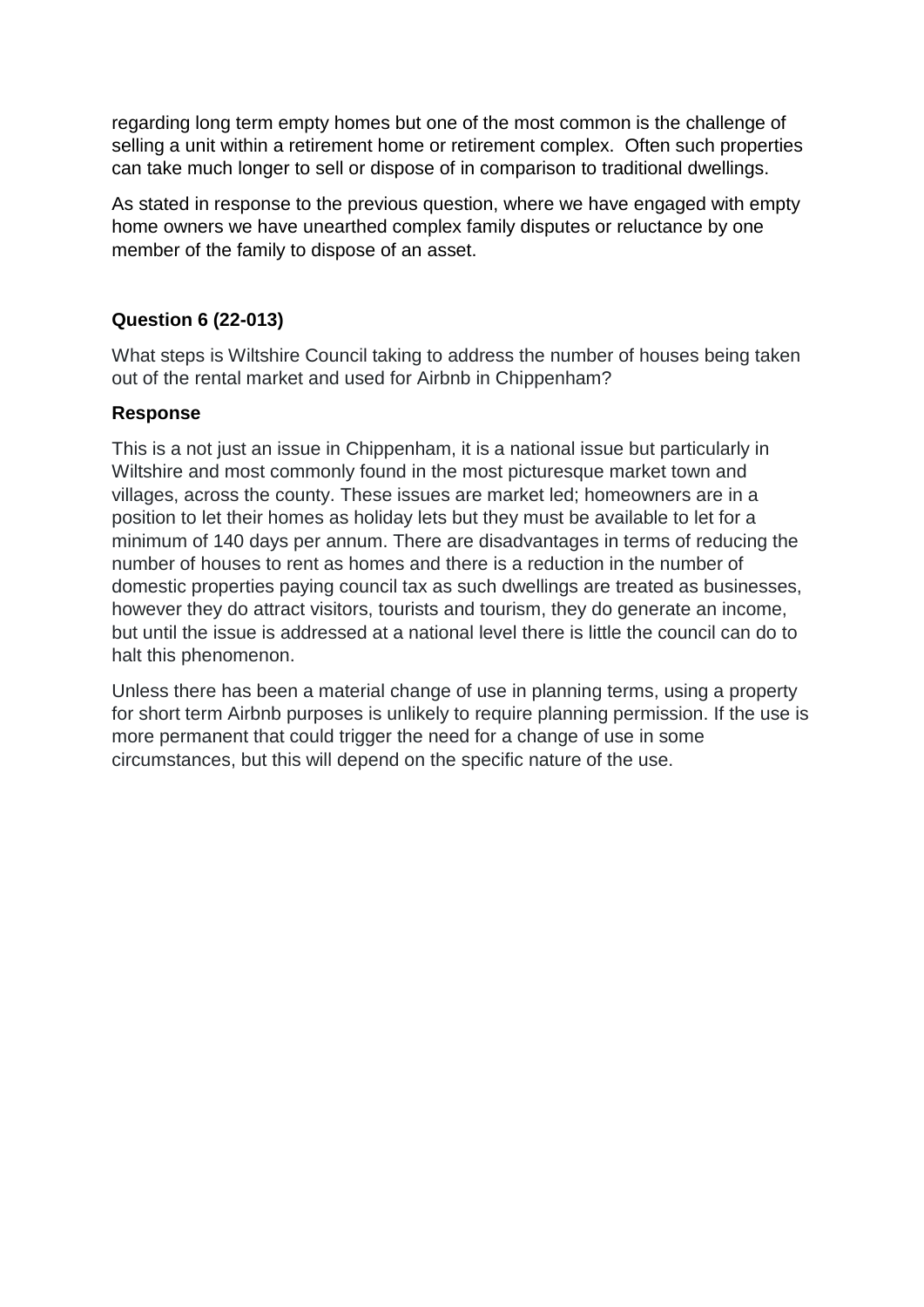**Cabinet**

**11 January 2022**

# **Agenda Item 5 – Public Participation and Questions from Councillors**

## **Question from: Melanie Boyle**

## **To Councillor : Dr Mark McClelland, Cabinet Member for Transport, Waste, Street Scene and Flooding**

#### **Statement - Bus Back Better**

Since the Bus Back Better scheme was announced last March I have been trying to find out who is responsible/accountable for buses in Chippenham? I have tried my Councillor, Town Council, Wiltshire Council and my MP. We have an empty bus that goes past our house 6 times a day, full size not environmentally friendly.

## **Question 7 (22-014)**

Who is responsible for reviewing the usage and contracts when they come up for renewal to ensure money is spent in the best way possible to encourage the optimum use of buses?

#### **Response**

The Buses Team within the Passenger Transport Unit review bus usage to best match bus routes and timetables to demand when the commercial network doesn't provide. Whilst this is done in great detail at times of re-tendering, the process is ongoing during the life of the contract.

Contracts will specify a minimum capacity for buses, but it is left up to the successful bidder to decide how best to resource the operation from their whole fleet rather than specifying particular bus workings, self-contained to a contract. Timetables are often designed to allow for self-contained bus workings, but there is no obligation for bus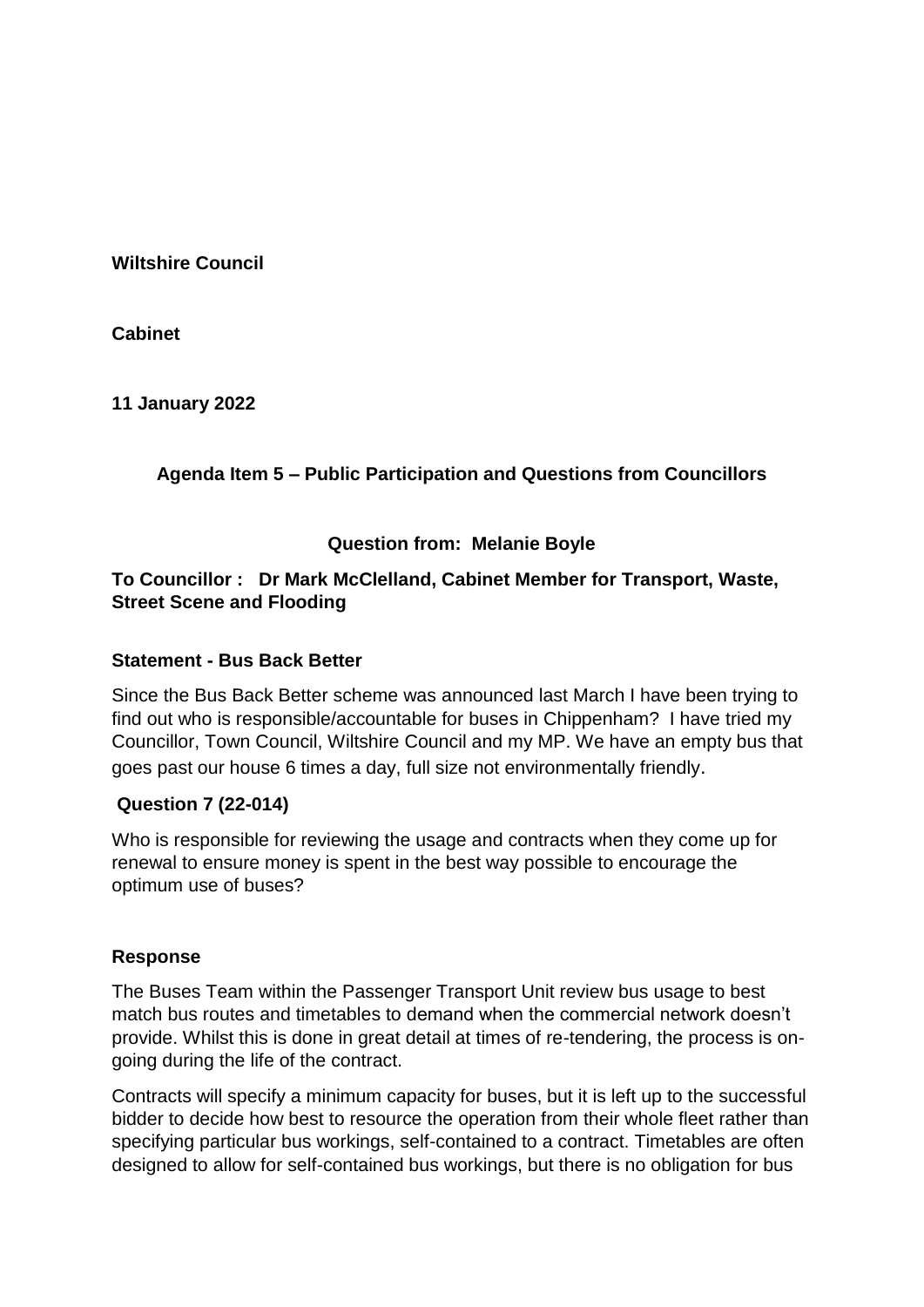companies to follow them. So for example, at peak times the capacity required maybe up to 40 passengers, so a bus with capacity to manage this volume is required, whilst at off peak times, much fewer passengers are required.

## **Question 8 (22-015)**

We are told about the high expenses of bus routes, on new estates how are buses financed for future generations? We see at Showell, Hunters Moon, Sadlers Mead and various sites that land is left for businesses but no business uses the land so buses would need to be to other towns where employment is available?

## **Response**

Bus services to new developments are usually funded, in the initial stage, by developer funding. If these can be linked into the existing network the chances of them being financially sustainable when the developer funding expires are improved. However, if the service is not financially viable for the bus operator when the funding ends the decision whether to continue to support the service rests with Wiltshire Council. Linking new developments to employment locations is important, but as people are likely to be travelling to many diverse locations from a new housing development, connection to other buses or to trains are more important.

Through the governments new national bus strategy, money will be made available to Wiltshire Council through the recently submitted Bus Service Improvement Plan (BSIP). This money will be facilitate increased usage of the bus to support improved air quality and net zero carbon ambitions.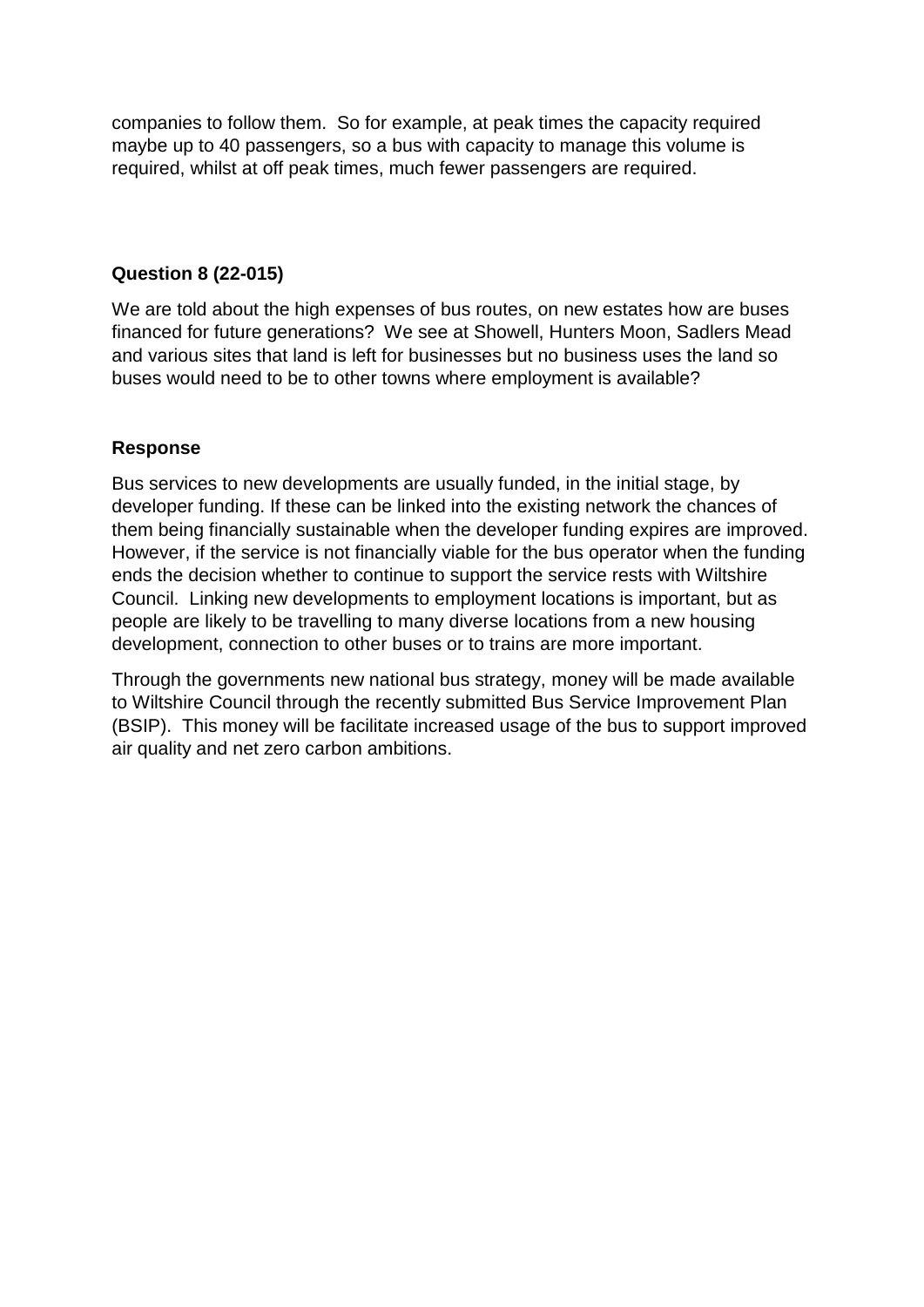**11 January 2022**

# **Agenda Item 5 – Public Participation and Questions from Councillors**

#### **Question from: Margaret Willmot**

### **To Councillor : Dr Mark McClelland, Cabinet Member for Transport, Waste, Street Scene and Flooding**

#### **Statement:**

The response to a question to Cabinet from Daniel Kronenberg on 14/12/2021 contained the following "we [Wiltshire Council] must be realistic that as a largely rural county, the majority of people will continue to travel by car for the foreseeable future."

Wiltshire Council's conclusions that this is a largely rural county is based on classifying areas which are 'rural town and fringe' (i.e. up to 10,000 residents) as rural. This includes places like Marlborough and Bradford on Avon which have many local amenities, thereby reducing the need to travel elsewhere. These places support public transport, including railway stations (e.g. in the 'rural towns' of Bradford on Avon, Pewsey and Tisbury) and an electric car share club (Tisbury).

So to rephrase Wiltshire Council's response, those who live in towns – including rural towns – comprise over 72% of Wiltshire's population (2011 census), and this proportion will rise given that development is being focused in the urban centres.

Across the whole of Wiltshire, 14% of households in areas defined as 'rural town and fringe' do not own a car (2011 census). The transport vision for the future needs to take account of all household members, including the young and old, as well as the multiple benefits of active and alternative travel, and the imperative of achieving 'zero carbon' goals. In a Wiltshire 'where everybody matters' transport planning should focus on providing sustainable alternatives rather than assuming the majority of people will travel by car.

**Question 1 – (22-016)**